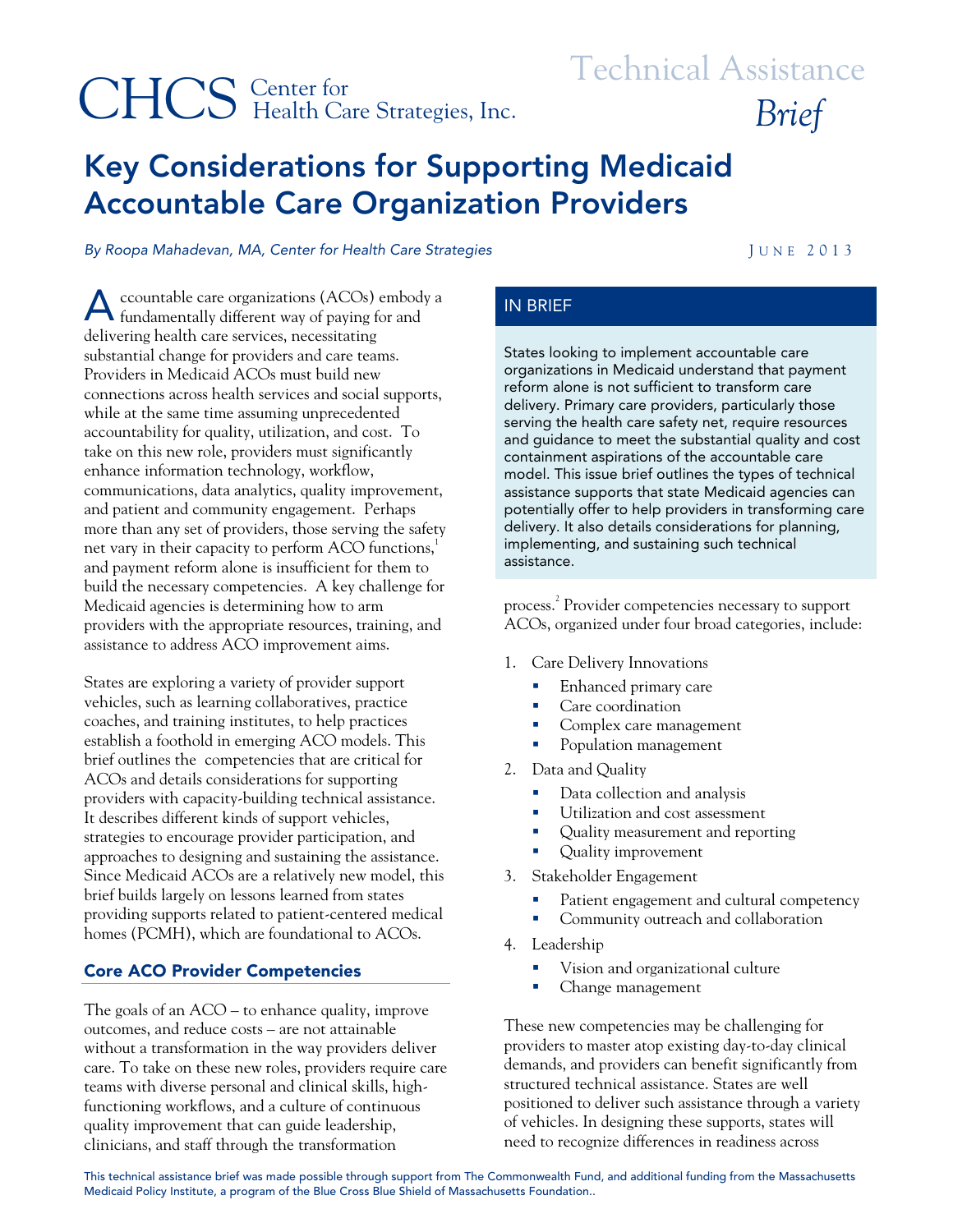provider types (e.g., federally qualified health centers), demographics (e.g., rural, racially/ethnically diverse), and existing capacity (e.g., patient-centered medical home, health home) to appropriately tailor the content and engagement approach.

# Provider Support Vehicles

Provider support vehicles vary in their scope and intensity. In deciding which to use, states should assess: (1) provider level of need; (2) the domains in which assistance is required; and (3) the resources available to provide assistance in those domains. Support vehicles include:

- **Tools and Resources:** Print and online materials offer a good starting point for disseminating information related to emerging ACO programs. Print and online materials can reach the broadest swath of providers, while requiring fewer state resources. States with less experience delivering technical assistance, or limited capacity, may want to start with this vehicle. Information such as quality measure specifications, rules around organizational structure and governance, and legislative regulation are well suited to this form of support.
- **Trainings:** Interactive training sessions can be delivered through conference calls, online webinars, or face-to-face sessions. They provide more hands-on opportunities for providers to master new skillsets, pose technical questions, or clarify questions about ACO implementation. Quality improvement, data analytics, payment methodology, IT infrastructure design, and population management are ripe topics for such training sessions.
- **Learning Collaboratives:** Participation in a peer learning collaborative can be extremely valuable for providers looking to take on significant improvement goals. To maximize benefits to providers, states should be thoughtful about the mix of provider types, needs, and readiness among collaborative participants. Learning collaborative formats are conducive for topics that are more nuanced (less didactic in nature) and that lend themselves to meaningful discussion or peer sharing. This may include issues for which there is no established evidence base, or those for which best practices are just emerging. Care coordination, high-utilizer care management, team-based care delivery, cultural competency,

stakeholder engagement, alignment with managed care, leadership development, and patient engagement are some issue areas that can be explored through this format. Given the time and resource intensity of this work, states can benefit from using contracted partners to assist with learning collaborative administration and content development.

 **Direct Assistance:** Personalized 1:1 technical assistance can be provided by practice facilitators or coaches, who support the transformation needs of a provider through hands-on training at the practice site. While there may be a time lag for providers to apply lessons derived through a learning collaborative, direct technical assistance can facilitate real-time implementation. Direct assistance can also be provided to multiple members in a provider organization – leadership, clinicians, front-line staff – and facilitate a team approach to rapidly develop and test solutions. Implementing this model requires states to identify eligible providers upfront; recruit and train practice facilitators; monitor training effectiveness; and importantly, fund the direct assistance. Direct assistance can be ideal for providers that need significant ramp-up in areas such as workflow efficiency; care team composition and processes; data and health IT infrastructure; quality improvement; and high-risk patient management. Contracted partners can help states greatly in coordinating such support.

Since each type of provider support vehicle offers relative advantages, states typically use a mix of approaches. States investing in new ACO-specific efforts may want to start with existing support programs, such as those developed for quality improvement initiatives or patient-centered medical homes, and build from there. States should also prioritize building provider capacity in ACO skill sets that are essential, but missing. To assist with planning, Figure 1 details types of assistance and the relative merits of each.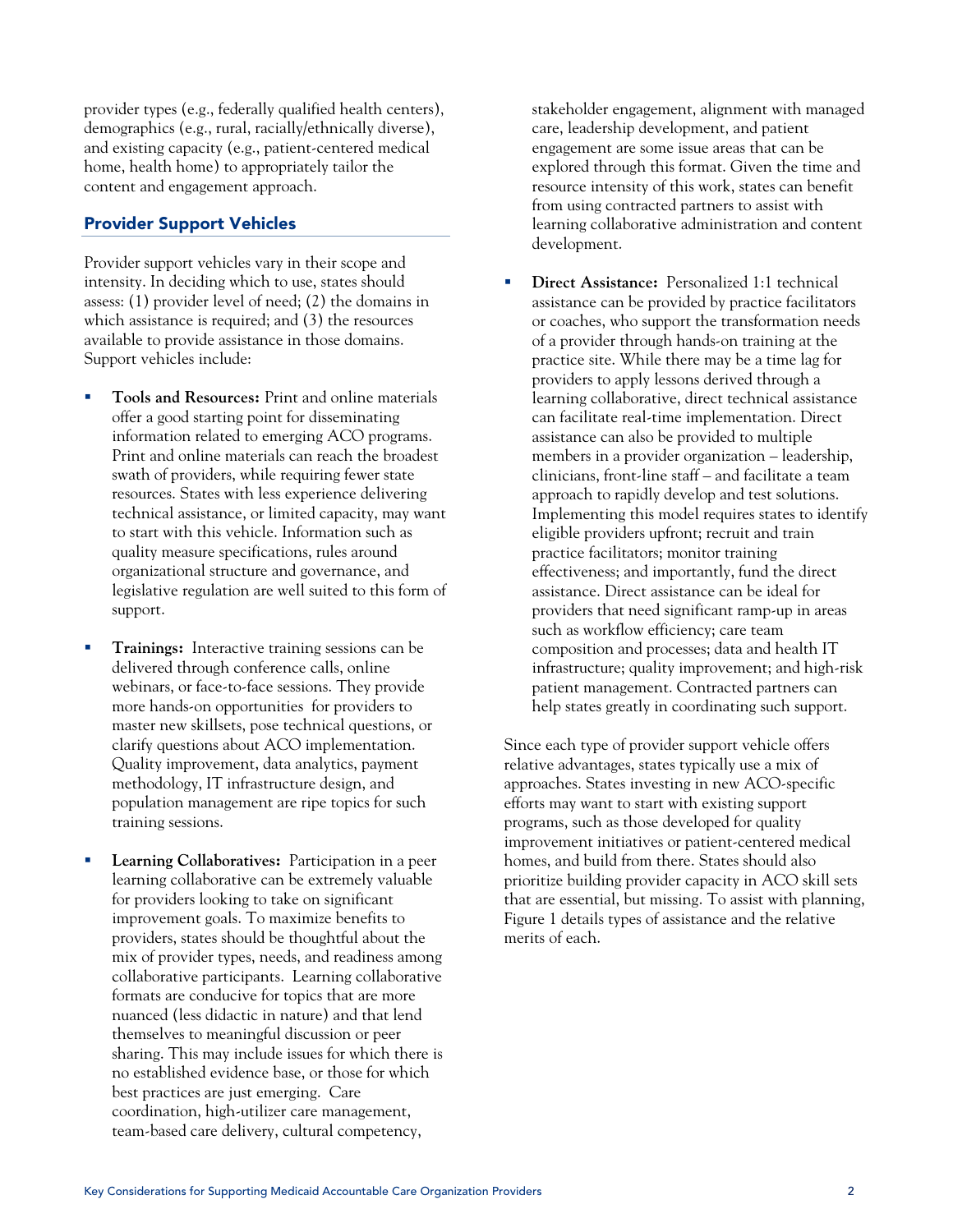# *Figure 1*: Provider Support Vehicles: Features and Examples

| Vehicle                                                                                                                                                                                       | <b>Key Features and</b>                                                                                                                                                                                                                                                  | <b>Key Challenges</b>                                                                                                                                                                                                                                                                       | <b>Examples</b>                                                                                                                                                                                                                                                                                                                                                                                                                                                                                           |
|-----------------------------------------------------------------------------------------------------------------------------------------------------------------------------------------------|--------------------------------------------------------------------------------------------------------------------------------------------------------------------------------------------------------------------------------------------------------------------------|---------------------------------------------------------------------------------------------------------------------------------------------------------------------------------------------------------------------------------------------------------------------------------------------|-----------------------------------------------------------------------------------------------------------------------------------------------------------------------------------------------------------------------------------------------------------------------------------------------------------------------------------------------------------------------------------------------------------------------------------------------------------------------------------------------------------|
|                                                                                                                                                                                               | <b>Advantages</b>                                                                                                                                                                                                                                                        |                                                                                                                                                                                                                                                                                             |                                                                                                                                                                                                                                                                                                                                                                                                                                                                                                           |
| <b>Tools &amp; Resources</b><br>Print (e.g.,<br>notices, letters)<br>Electronic (e.g.,<br>r.<br>video, email<br>announcement)<br>Web-based (e.g.,<br>×<br>websites, social<br>media)          | Broadly available<br>Ì.<br>Provider-driven<br>Ì.<br>uptake<br>Easy<br>×<br>dissemination<br>Distills existing,<br>r.<br>well-defined<br>technical<br>expertise<br>Best suited for<br>r.<br>less complex<br>topics                                                        | Identifying the right<br>r.<br>topic and content<br>Structuring in an<br>r.<br>engaging, easily<br>digestible manner<br>Fostering<br>٠<br>widespread uptake<br>Finding the subject<br>٠<br>matter expertise<br>Keeping information<br>×<br>up-to-date                                       | Vermont BluePrint's Healthier Living<br>Workshop materials for providers and<br>patients<br>http://hcr.vermont.gov/blueprint<br>à,<br>New York Health Home Functional<br>Assessment tools<br>http://www.health.ny.gov/health_care/me<br>dicaid/program/medicaid_health_homes/<br>assessment_quality_measures/index.htm<br>Oregon's Patient-Centered Primary Care<br>Ì,<br>Institute's resources<br>http://www.pcpci.org                                                                                   |
| <b>Trainings</b><br>In-person<br>r.<br>seminars and<br>workshops<br>Webinars<br>r.<br>Online courses<br>×                                                                                     | Suitable for<br>r.<br>complex skills<br>best acquired<br>through<br>interactive<br>methods<br>Distills existing,<br>r.<br>well-defined<br>technical<br>expertise<br>Didactic in nature<br>Ì.<br>Broad spread and<br>r.<br>easy<br>dissemination via<br>technology        | f,<br>Encouraging<br>audience<br>participation<br>Engaging<br>×<br>participants<br>effectively<br>Ensuring participant<br>×<br>readiness and<br>preparation<br>Developing<br>٠<br>supporting tools<br>and resources<br>Potentially time-<br>×<br>intensive for<br>participants and<br>state | New York Health Home implementation<br>r.<br>bi-weekly webinars<br>http://www.health.ny.gov/health_care/me<br>dicaid/program/medicaid_health_homes/<br>meetings_webinars.htm<br>à,<br>Johns Hopkins' Guided Care online<br>nursing course sponsored by the Rhode<br>Island Beacon Community for nurse care<br>managers in participating practices<br>http://www.ijhn.jhmi.edu<br>Oregon's Patient-Centered Primary Care<br>×<br>Institute's trainings<br>http://www.pcpci.org                             |
| Learning<br><b>Collaboratives</b><br>In-person and<br>virtual<br>convenings<br><b>Learning Series</b><br><b>Institutes</b>                                                                    | Allows for peer<br>Ì.<br>sharing among<br>participants<br>Variety in content<br>Ì,<br>and medium of<br>transmission (e.g.,<br>in person, web,<br>print, guest<br>speakers)<br>Facilitates a<br>r.<br>"learn as you go"<br>approach<br>Ì.<br>Encourages team-<br>building | Moderately-to-<br>n<br>highly time intensive<br>for participants and<br>state<br>Ensuring sustained<br>×<br>participation<br>Requires<br>F<br>subsequent follow-<br>up and<br>implementation for<br>participants                                                                            | Maine PCMH Pilot - Learning<br>×<br>Collaborative<br>http://www.mainequalitycounts.org/page/<br>2-714/pcmh-learning-sessions-and-<br>webinars<br>à,<br>Rhode Island Beacon Community<br>program<br>http://www.riqi.org/matriarch/MultiPiece<br>Page.asp_Q_PageID_E_133_A_PageNam<br>e_E_ServicesBeacon<br>Oregon's Patient-Centered Primary Care<br>r.<br>Institute's learning collaboratives<br>http://www.pcpci.org                                                                                     |
| <b>Direct Assistance</b><br>Quality<br>×<br>improvement<br>specialist<br>IT/data or<br>r.<br>workflow<br>consultant<br>Community<br>T,<br>health worker<br>Practice<br>٠<br>Coach/Facilitator | Highly tailored<br>×<br>to meet providers<br>"where they are"<br>Provides<br>r.<br>immediate<br>assistance/action<br>without need for<br>provider<br>"translation"<br>Involves a limited<br>r.<br>number of<br>participants                                              | Highly time<br>×<br>intensive for<br>participants and<br>state<br>Relies on successful<br>×<br>integration of the<br>direct assistance<br>staff with the<br>provider team<br>Requires direct<br>٠<br>assistance staff with<br>multiple complex<br>skill sets and<br>technical expertise     | AHRQ Practice Facilitation Guide, used<br>×<br>by Maine's Quality Counts<br>www.pcmh.ahrq.gov/portal/server.pt/co<br>mmunity/pcmh_home/1483/pcmh_imple<br>menting_the_pcmh___practice_facilitatio<br>$n_v^2$<br>r.<br>SoonerCare Health Management<br>Program's practice facilitation program<br>http://www.okhca.org/WorkArea/linkit.as<br>px?LinkIdentifier=id&ItemID=14481&libI<br>$D = 13464$<br>r.<br>Oregon's Patient-Centered Primary Care<br>Institute's practice coaches<br>http://www.pcpci.org |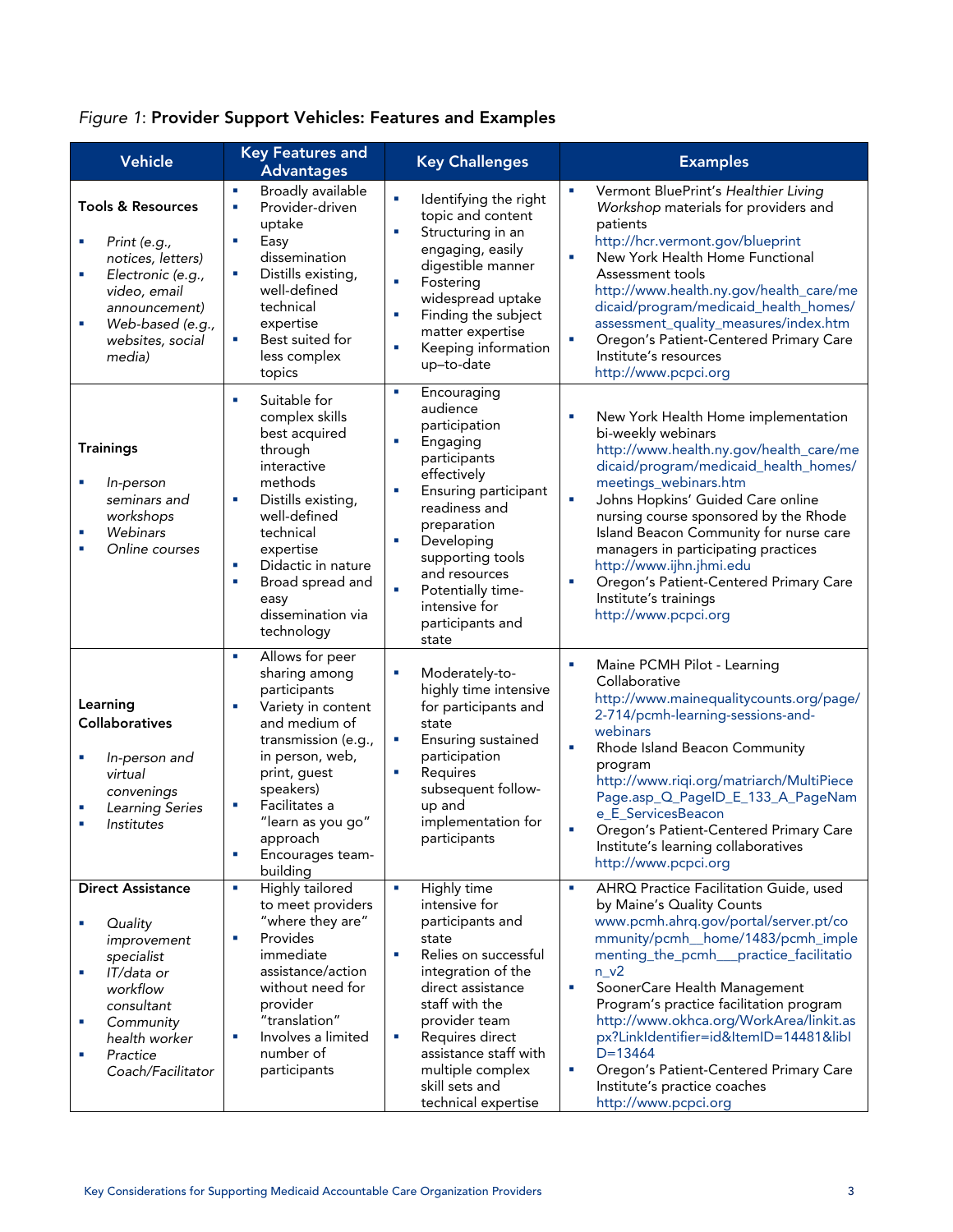States may also consider delivering some or all of these supports through a centralized entity. Oregon has created a Patient-Centered Primary Care Institute (PCPCI) to provide a broad array of technical assistance to primary care practices in various stages of patient-centered primary care home (PCPCH) transformation. The institute brings together subject matter experts, providers, patient advisors, policymakers, health plans, academic health centers, and other stakeholders to maximize the quality of technical assistance services across the state. Oregon is also providing customized supports through a team of Innovator Agents that serve as a single point of contact between Coordinated Care Organizations (CCOs) – the central entity in Oregon's ACO structure – and the state. The agents will help CCOs, their providers, and their Community Advisory Councils develop strategies to support adoption of care innovations. For states that do not have the resources to support such broad-based capacity building, more targeted outreach, such as solicitations of applications or requests for proposal, may help identify a selfselecting set of providers that are ready for transformation and receptive to support.

# Key Considerations for Deploying Provider Supports

In addition to identifying the type(s) of vehicle(s) to use, states may want to address the following considerations related to the planning, design, and implementation of ACO provider supports.

**Understand what providers need.** States will benefit by identifying the types of assistance providers need early on in the support process. In 2010, the Oregon Health Authority partnered with an independent nonprofit entity, the North West Health Foundation, to conduct a needs assessment of providers seeking to transform into patient-centered primary care homes. The assessment consisted of surveys, key informant interviews, and focus groups. By partnering with an independent entity, the state was able to garner objective feedback from providers, and providers were happy to provide input, given the rising expectations placed on them through the statewide delivery system transformation. This kind of evaluation can be particularly useful to states in identifying practices that may require additional resources, e.g., communitybased, behavioral health, rural, high-volume Medicaid, small, and/or independent providers. For example, in 2008, Oklahoma targeted practices facing the highest burden of chronic disease to receive practice

facilitation services through its SoonerCare Health Management Program.

**Use external partners.** States pursuing significant delivery and payment reform efforts such as ACO implementation may not have the capacity to lead large-scale technical assistance activities. States can, however, work with other entities – universities, quality improvement organizations, health policy institutes, research organizations – that have the staff knowledge, time, resources, and subject matter expertise to plan and implement such supports. These entities can use unique tools, such as online learning communities, and have the advantage of being a neutral third party. States may prefer to coordinate "low-intensity" assistance such as the provision of administrative tools or programmatic notices themselves, and arrange for external support for efforts that require more capacity, such as topical trainings, learning collaboratives, or practice coaching programs. For example, Oklahoma used a competitive bid process to find a vendor, Telligen (formally Iowa Foundation for Medical Care), to deploy and manage its practice facilitator program. Maine contracted with Maine Quality Counts, a leading statewide quality organization, to provide support to practices in its multi-payer PCMH pilot and run a learning collaborative. The Rhode Island Quality Institute is one of many organizations in the state of Rhode Island that provides technical assistance to PCMHs in the state. The Rhode Island Quality Institute contracts with TransforMED to provide practice transformation services for practices in its Rhode Island Beacon Community collaborative.

**Solicit input and be transparent.** States can build more responsive programs by incorporating stakeholder feedback into the design of technical assistance. Oregon held a pre-proposal conference before releasing an RFP to find a neutral convener that could lead practice technical assistance activities through its Patient-Centered Primary Care Institute. Oregon found that the public was very engaged during this process, identifying important considerations, and contributing to a stronger pool of applications. Prior to the solicitation, the state also used stakeholder input processes to create diverse advisory committees, including advocates, to help guide larger delivery transformation efforts. Being transparent and open to public feedback has helped Oregon gain considerable buy-in from various parts of its health sector across many of its broad, statewide reform initiatives.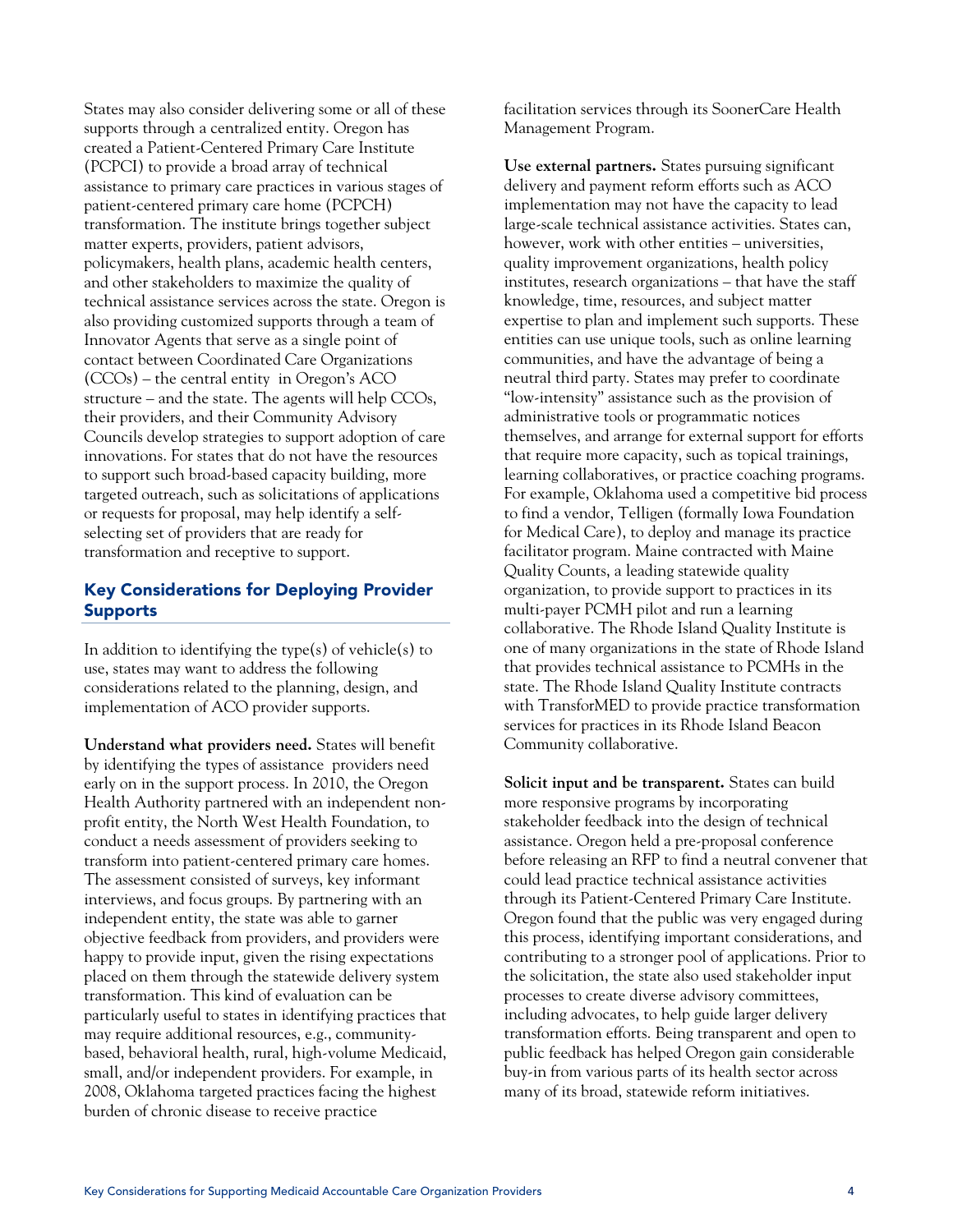**Prepare providers for meaningful participation.**  States need to demonstrate the value of technical assistance to providers. Providers will want a clear sense for "what they get out of it" and in turn, states will need to be clear about their expectations. To incent participation, it may help to identify mutually agreed upon milestones, particularly those that link explicitly to existing provider goals such as ACO certification, quality reporting requirements, or achievement of meaningful use. This alignment may also help providers gain necessary buy-in from internal leadership and staff. Terminology can make a difference as well. The Rhode Island Quality Institute found that the term "practice transformation" did not resonate with many providers in its Beacon Community Collaborative because it was perceived as too vague and not linked concretely enough to PCMH requirements. Oregon took the approach of providing practices with scholarships to cover staff time and resources incurred through its PCPCH learning collaborative activities. Maine highlighted the business case to participants, as the providers were developing capacity and receiving payments from multiple payers through their participation in the state's pilot.

**Incorporate both structure and flexibility to support provider ownership of transformation process.**  Successful technical assistance activities will balance a rigorous curriculum with sensitivity to the competing demands on provider time. Maine used a structured approach that moved practices in its PCMH learning collaborative through 10 discrete curriculum areas, or PCMH "Core Expectations" (expanded from National Committee for Quality Assurance PCMH requirements<sup>3</sup>). The collaborative process included Plan-Do-Study-Act (PDSA) change methodology, pre-post assessments between learning collaborative meetings, and discussions with key stakeholders such as health plans and consumers. To help practices integrate lessons into practice workflow, each participating practice identified a leadership team comprised of a lead provider, administrator, and clinical team member that could direct internal change efforts. The Rhode Island Quality Institute's approach mixed didactic, instructional content, often led by providers and other practice representatives, with less formal opportunities where practices could network, share best practices, and discuss challenges with each other.

**Encourage peer learning.** ACO transformation can be challenging without best practices or available models for replication. Providers can benefit from peer

sharing, as physicians and front-line care staff, in particular, often lack the opportunities to participate in professional networking or learning forums. When Maine conducted its PCMH learning collaborative, it found that providers were eager to learn from their colleagues. The providers reported "feeling like they were in silos," rural practices felt isolated geographically, and small, independent outpatient practices felt detached from acute and inpatient providers of integrated systems. Peer interaction can help mitigate these issues, while also creating a collegial spirit of competition that can motivate providers to attend sessions and be accountable for deliverables. Providers may also be more receptive to "instruction" from peers (i.e., other clinicians), rather than states or technical experts who lack experience on the front lines of care.

**Leverage existing investments in primary care.** ACO providers have to build connectivity across the full spectrum of health services, but can achieve this only with a strong primary care infrastructure.<sup>4</sup> States are already striving to strengthen primary care through a number of initiatives, such as PCMH, health homes, community health teams, and pay-for-performance programs, and can build atop those efforts to create capable ACO providers. Practically, states will want to align training, requirements, and policy incentives across such initiatives to reduce constraints on provider time and capacity. Such alignment will also enhance recruitment and engagement of providers in transformation activities; reduce likelihood of duplication in technical assistance; facilitate broader uptake of support activities across multiple payer markets; and reduce provider confusion around overlapping programmatic features, such as quality measures, enrollment criteria, reporting protocol, and payment methodology.

**Work with managed care organizations.** To increase the likelihood of success, states should consider including managed care organizations (MCOs) in the development and deployment of provider support efforts. In general, the MCOs will likely support state efforts in this area, given the resource constraints that MCOs often face in investing in their own provider transformation programs. MCOs may be willing to share existing strategies for engaging providers in their markets to contribute to a more comprehensive, statefunded provider assistance model. This may help states facilitate effective partnerships between ACOs and MCOs in areas such as data analytics, care coordination, care management, and goal-setting, which will be increasingly critical given the shifts in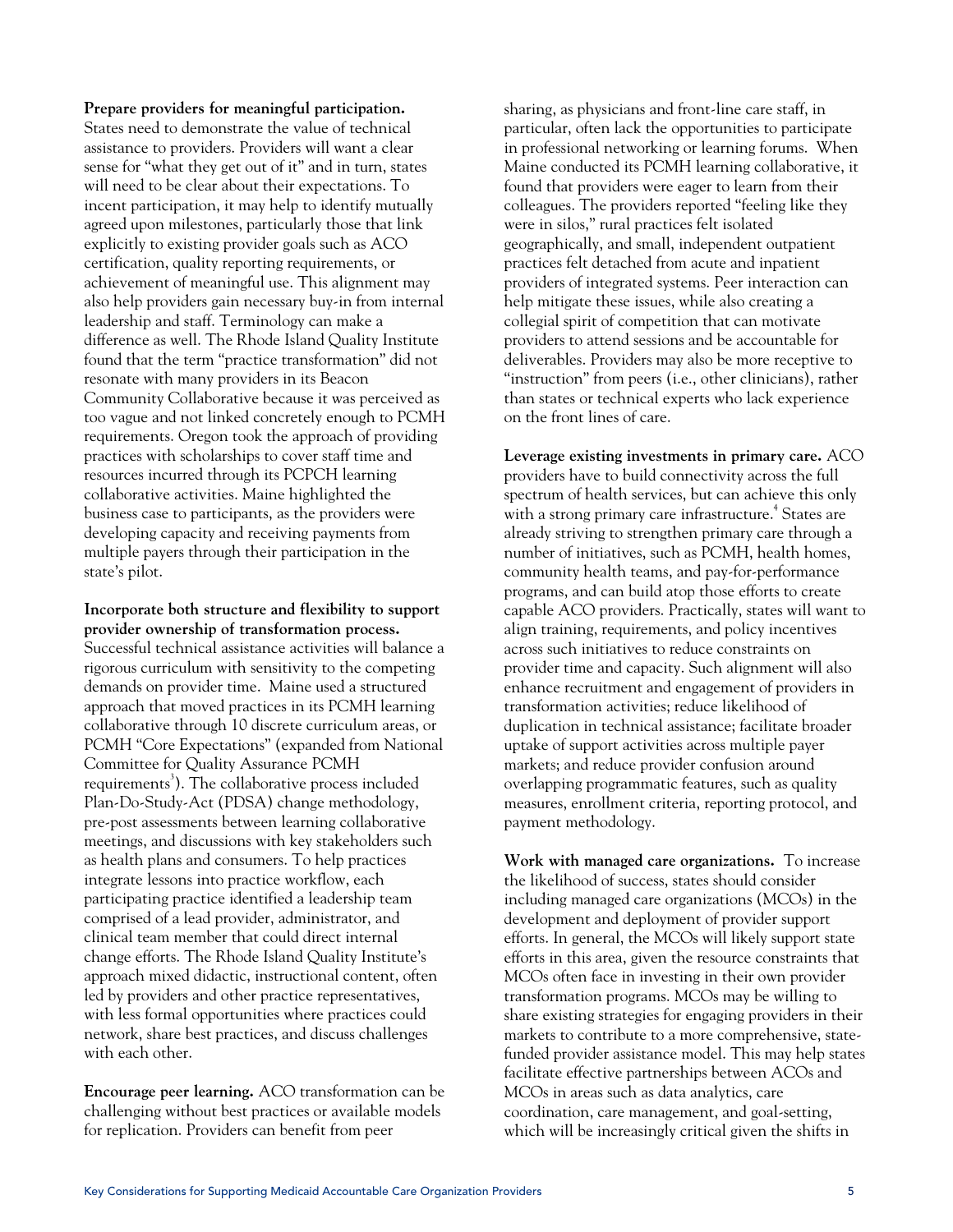accountability required by the ACO model and the new roles that health plans and providers will assume. At a minimum, MCO involvement will help states coordinate similar technical assistance, streamline communication with providers, and avoid duplication of effort.

 **Be creative in finding necessary funding.** Deploying assistance to providers can be a significant resource load for states. Many states participating in the Center for Medicare and Medicaid Innovation's State Innovation Model (SIM) Grants will use the grant to fund their provider support activities, but in the absence of such dollars, states may need to find a patchwork of public, private, time-limited, and/or long-term funding sources. The Rhode Island Quality Institute used funding from the Rhode Island Foundation to finance its broad PCMH support initiative following a mainly Centers for Disease Control(CDC)-funded chronic care demonstration program. After the expiration of Rhode Island Foundation support, it used federal money from the Beacon program. Oregon combined private and public funding – from the North West Health Foundation and the Health Resources and Services Administraion's State Health Access Program – to provide initial start-up funding for its Patient-Centered Primary Care Institute. As it expands its learning collaborative from 25 practices in its pilot year to 50 practices, Maine plans to charge a small fee scaled to the size of the practices (\$3 per patient per year, based on total panel size) to new practices participating in its PCMH learning collaborative.

## **Evaluate whether the supports are working**.

Assessing the effectiveness of technical assistance activities can be particularly helpful for states piloting new support models and/or investing significant resources in the effort. Oklahoma has a five-year plan for annual independent review of its SoonerCare

Health Management Program, which includes regular

surveys of practices receiving practice facilitator services. Oklahoma also holds regional collaborative meetings with participating providers to receive inperson input on the program. Oregon plans to conduct a small evaluation of its PCPCH learning collaborative to gain specific program-level information from participants. During its Beacon Community collaborative sessions, the Rhode Island Quality Institute asked participants to fill out an evaluation survey after each learning session and has continued this dialogue since, establishing formalized committees and conducting periodic informal outreach.

### Conclusion

States are exploring opportunities to improve outcomes and reduce costs in their Medicaid programs through innovative models such as ACOs. Transformation at the point of care, however, is challenging and providers, particularly those serving high-volumes of safety-net populations, have significant support needs. Opportunities such as SIM present an excellent source of funding to allow states to deploy large-scale assistance to providers. Given the nascency of the ACO model, states will be most successful if they actively seek input from providers, consumers, and other stakeholders throughout the planning, implementation, and technical assistance process. For providers – and the states – ACO transformation is a significant change from business as usual and alignment of purpose will be crucial.

## About Advancing Medicaid Accountable Care Organizations: A Learning Collaborative

This brief is a product of *Advancing Medicaid Accountable Care Organizations: A Learning Collaborative*, a CHCS initiative made possible through support from The Commonwealth Fund, and additional funding from the Massachusetts Medicaid Policy Institute, a program of the Blue Cross Blue Shield of Massachusetts Foundation. The collaborative is helping seven states – Maine, Massachusetts, Minnesota, New Jersey, Oregon, Texas, and Vermont – work together with multiple delivery system stakeholders and advance ACO models to drive improvements in quality, delivery, and payment reform.

## About the Center for Health Care Strategies

The Center for Health Care Strategies (CHCS) is a nonprofit health policy resource center dedicated to improving health care access and quality for low-income Americans. CHCS works with state and federal agencies, health plans, providers, and consumer groups to develop innovative programs that better serve people with complex and highcost health care needs. For more information, visit www.chcs.org.